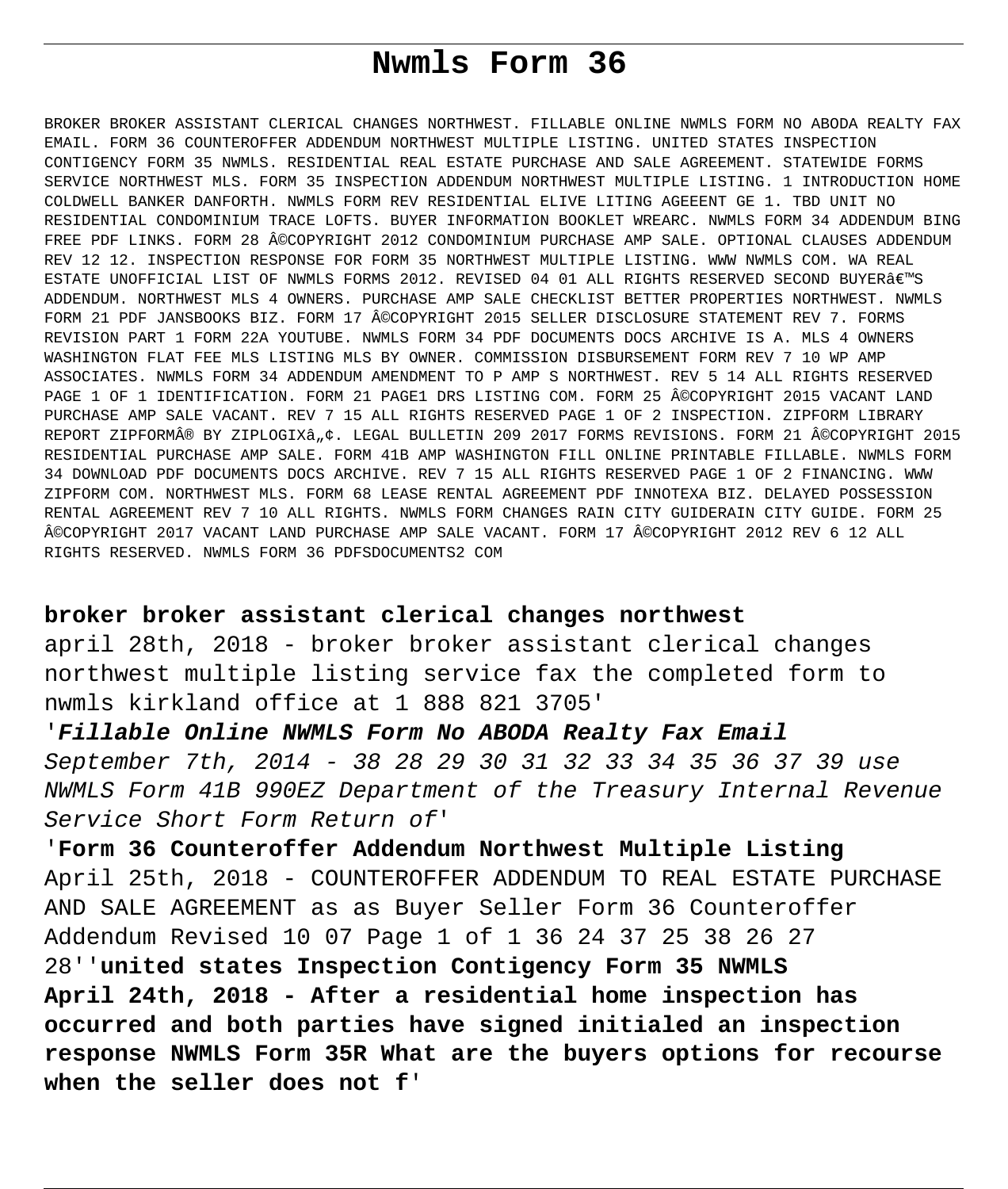## '**RESIDENTIAL REAL ESTATE PURCHASE AND SALE AGREEMENT**

APRIL 28TH, 2018 - RESIDENTIAL REAL ESTATE PURCHASE AND SALE AGREEMENT 36 37 38 39 40 41 42 43 44 45 46 47 48 49 50 51 52 53 54 55 56 57 58 59 OR NWMLS FORM 65B'

'**Statewide Forms Service Northwest MLS** May 2nd, 2018 - Statewide Forms Service Created As A Partner Project Between NWMLS Form 122SWF Is Also Used To Remove Participants From Your Firm'

'**FORM 35 INSPECTION ADDENDUM NORTHWEST MULTIPLE LISTING APRIL 30TH, 2018 - 36 II BUYER S REPLY ADDITIONAL INSPECTIONS C FORM 35 INSPECTION ADDENDUM REV 10 07 SUCH AS NWMLS FORM 22S SEPTIC ADDENDUM**'

'**1 Introduction Home Coldwell Banker Danforth** May 2nd, 2018 - 1 Introduction This Bulletin Reviews Upcoming Revisions To NWMLS Forms Including Listing Agreements Form 1A And 1B Seller Disclosure Statements Form'

'**NWMLS Form Rev RESIDENTIAL Elive Liting Ageeent ge 1** April 22nd, 2018 - LISTING INPUT SHEET LISTING PROPERT TPE 1 NWMLS Form Rev Coyright 8 18 2016 1 12 36 PM' '**tbd unit no residential condominium trace lofts**

april 21st, 2018 - declaration recording number not available attach nwmls form 29 200 closing

agent see exhibit f attached 36 37 38 39 40 41 42 43 44 45 46 47 48 49 50 51,

#### '**buyer information booklet wrearc**

april 20th, 2018 - review "buyer information bookletâ€. attach nwmls form 22k 36 37 38 39 40 41

42 43 44 45 46 47 48 49 50 51 52 53 54 55 56 57 58 59''**nwmls Form 34 Addendum Bing Free PDF Links**

**April 29th, 2018 - NWMLS Form 22 NWMLS Form 29 NWMLS Form 17 PDF PDF PDF Related Searches For Nwmls Form 34 Addendum ADDENDUM AMENDMENT TO PURCHASE AND SALE**'

'**FORM 28 ©COPYRIGHT 2012 CONDOMINIUM PURCHASE AMP SALE**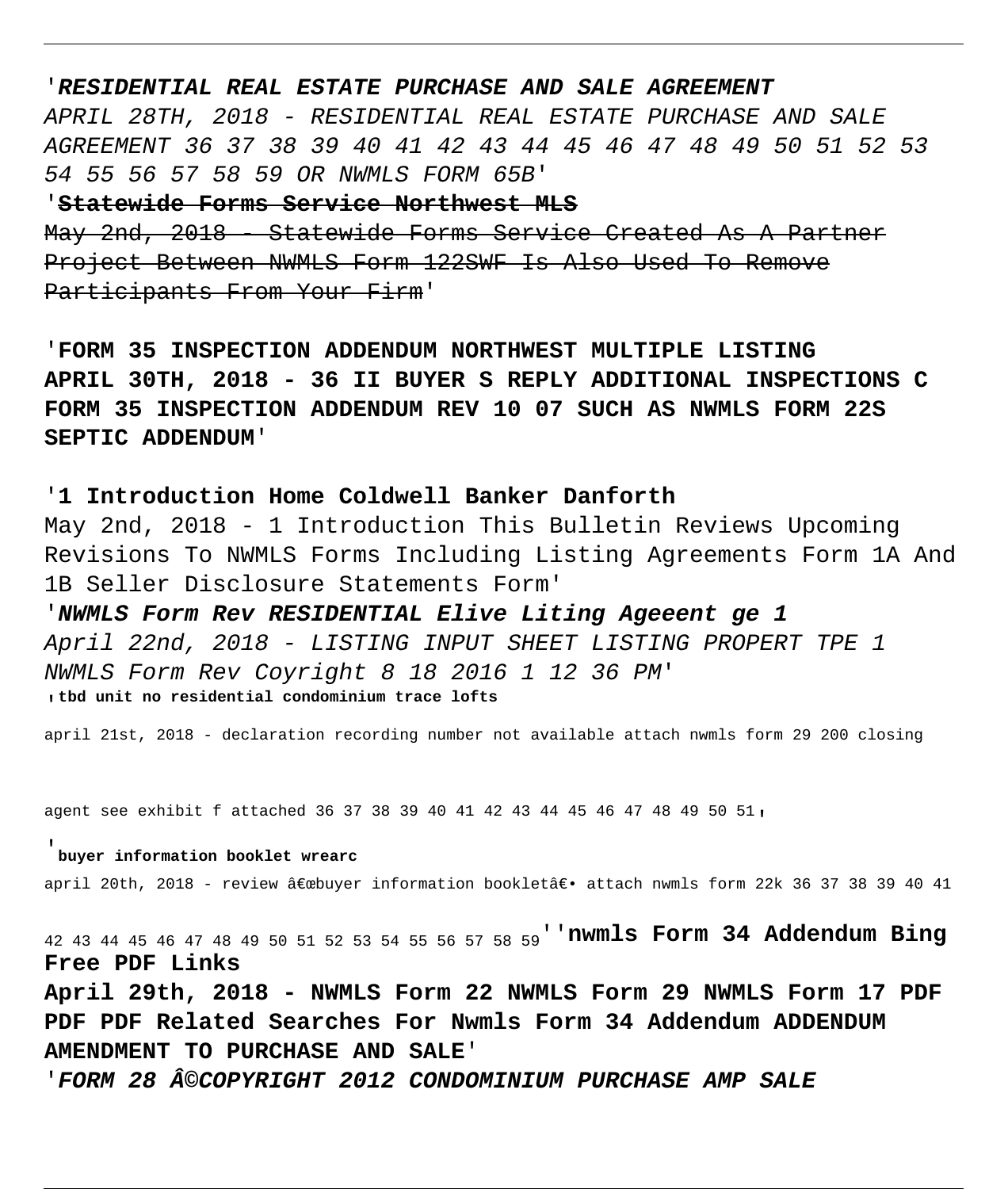APRIL 24TH, 2018 - DECLARATION RECORDING NUMBER NOT AVAILABLE ATTACH NWMLS FORM 29 36 37 38 39 40 41 42 43 44 45 46 47 48 49 50 51 52 53 54 55 56 57 58 59'

'**Optional Clauses Addendum Rev 12 12** April 29th, 2018 - Form 22D ©Copyright 2012 Optional Clauses **Addendum Northwest Multiple Listing Service NWMLS Created Date**'

'**INSPECTION RESPONSE FOR FORM 35 NORTHWEST MULTIPLE LISTING MAY 2ND, 2018 - INSPECTION RESPONSE FOR FORM 35 NORTHWEST MULTIPLE LISTING SERVICE NWMLS FORM 35 36 37 38 39 0 41 42 43 44 45 46**''**www nwmls com April 24th, 2018 - We would like to show you a description here** but the site wona<sup> $\epsilon$ IM</sup>t allow us'

'**WA REAL ESTATE UNOFFICIAL LIST OF NWMLS FORMS 2012** APRIL 30TH, 2018 - START STUDYING WA REAL ESTATE UNOFFICIAL LIST OF NWMLS FORMS 2012 LEARN VOCABULARY TERMS AND MORE WITH FLASHCARDS GAMES FORM 36 COUNTER OFFER ADDENDUM'

'**revised 04 01 all rights reserved second buyer's addendum** march 28th, 2018 - all rights reserved nwmls form no 44 notice to remove contingency or its

equivalent 36 27 28 29 30 31 32 26 not not proceed with the purchase of'

'**Northwest MLS 4 Owners**

**April 28th, 2018 - Northwest Multiple Listing Service NWMLS Rule 129 d use Second Buyer Addendum Form 39 Form 38A Attach to Back up rePsA**''**PURCHASE AMP SALE CHECKLIST BETTER PROPERTIES NORTHWEST** APRIL 13TH, 2018 - PURCHASE AMP SALE CHECKLIST GENERAL INFORMATION NWMLS AGENT DETAIL REPORT AMP

PRINT OI $\ni \in$  AGENTS PROİ $\ni$ LE IN NWMLS FORM 22R WELL ADDENDUM FORM 36 COUNTER OI $\ni \in$ ER'

'**NWMLS FORM 21 PDF jansbooks biz** April 30th, 2018 - Nwmls Form 36 Pdfsdocumentscom RE21 REAL ESTATE PURCHASE AND SALE AGREEMENT NWMLS Form Rev 11 VAANT LAND LISTING INPT SHEET e page'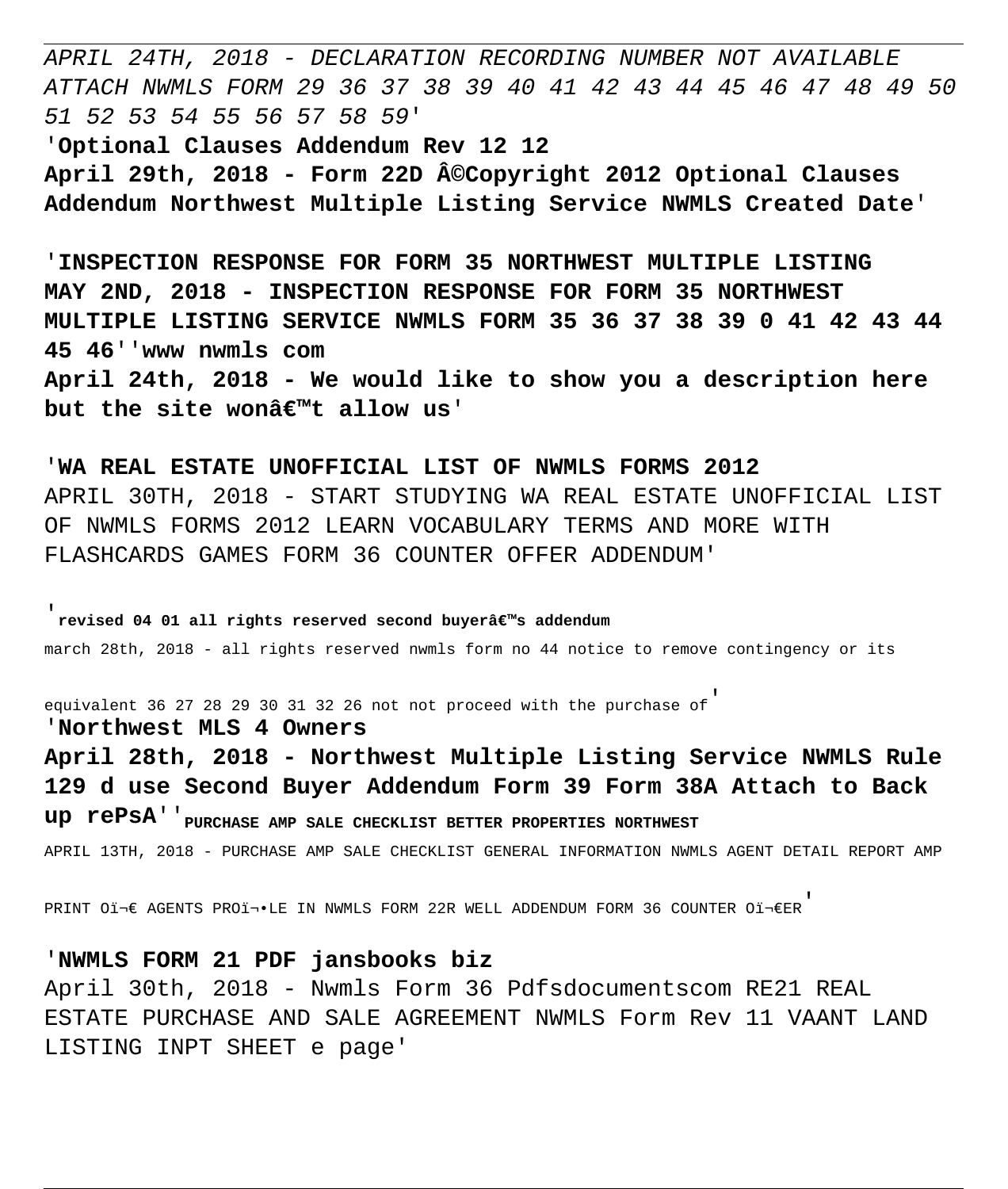#### '**Form 17 ©Copyright 2015 SELLER DISCLOSURE STATEMENT Rev 7**

May 1st, 2018 - Form 17 ©Copyright 2015 Seller Disclosure Statement Northwest Multiple Listing Service Rev 7 15 ALL RIGHTS RESERVED Page 1 Of 6'

# '**forms revision part 1 form 22a youtube**

april 19th, 2018 - the statewide forms and the nwmls forms this video is the first of the series covering the changes to form 22a please refer to the nwmls legal 36''**nwmls form 34 pdf documents docs archive is a**

april 21st, 2018 - title nwmls form 21 pdf author independent library subject nwmls form 21 pdf keywords get instant access to ebook nwmls form 21 pdf at our huge'

'**mls 4 owners washington flat fee mls listing mls by owner** may 2nd, 2018 - in addition the nwmls library is at your fingertips just send us a request counter offer addendum form 36 16 back up addendum to purchase amp sale agr''**Commission Disbursement Form Rev 7 10 WP Amp Associates** April 30th, 2018 - Commission Disbursement Form Northwest Multiple Listing Service Photocopies Of

This Form As Follows 36 37 38 Title Commission'

'**NWMLS Form 34 Addendum Amendment to P amp S Northwest** May 2nd, 2018 - NWMLS Form 34 Addendum Amendment to P amp S Rev 5 96 Page 1 of 1 36 37 38 41 42 43 44 45 200 Title Form34 PAGE1 Author Courtney Created Date 8 27 2007 11 07''**REV 5 14 ALL RIGHTS RESERVED PAGE 1 OF 1 IDENTIFICATION APRIL 25TH, 2018 - IDENTIFICATION OF UTILITIES ADDENDUM TO PURCHASE AND SALE AGREEMENT 36 TITLE FORM 22K AUTHOR NWMLS**''**Form 21 PAGE1 DRS Listing com April 19th, 2018 - Requested Attach NWMLS Form 22K NWMLS Form 21**

**Residential Purchase amp Sale Agreement 36 37 38 39 40 41 42 43 44 45 46 47 48 49 50**'

'**Form 25 ©Copyright 2015 Vacant Land Purchase amp Sale VACANT** May 2nd, 2018 - Services of Closing Agent for Payment of Utilities Requested attach NWMLS Form 22K Waived 17 36 encumbrances or liens not assumed by Buyer'

'**Rev 7 15 ALL RIGHTS RESERVED Page 1 of 2 INSPECTION** April 29th, 2018 - use NWMLS Form 35R to give notices required by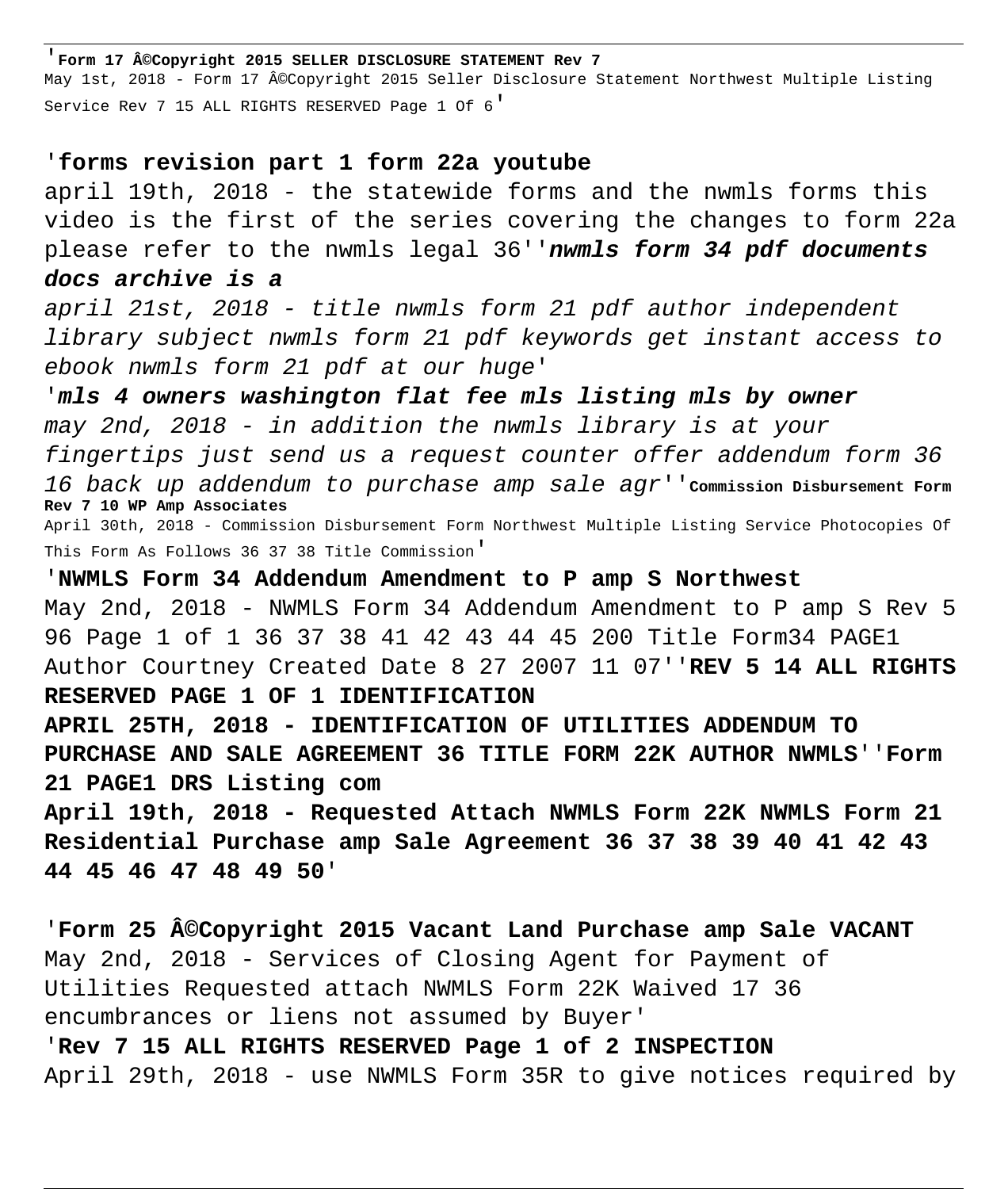this Addendum ATTENTION BUYER If Buyer fails to give timely notice 36 37 38 39 40 41 42 43 44 45 46 47'

'ZIPFORM LIBRARY REPORT ZIPFORM® BY ZIPLOGIXâ"¢ **APRIL 24TH, 2018 - ZIPFORM LIBRARY REPORT LIBRARY ABBR REVISION** TO NWMLS PURCHASE AND SALE AGREEMENTS TO GENERAL TERM "Yâ€. AND **DISCLOSURES IN FORM 17**''**Legal Bulletin 209 2017 Forms Revisions**

May 1st, 2018 - Legal Bulletin 209 2017 Forms Revisions By Northwest Multiple Listing Service For

More Information On A Particular Form Please Review The NWMLS Forms''**form 21**

**©copyright 2015 residential purchase amp sale may 1st, 2018 - form w 9 before selling firm must deposit the earnest money or the earnest money 36 37 38 39 40 41 42 43 44 45 46 47 48 49 50 51 52 53 nwmls form 65a**'

'**Form 41b amp Washington Fill Online Printable Fillable** October 6th, 2014 - Fill Form 41b amp Washington download blank or editable online Sign fax and printable from PC iPad tablet or mobile with PDFfiller Instantly No software'

'**NWMLS Form 34 Download PDF documents Docs Archive** April 15th, 2018 - Form 21 copyright 2011 residential purchase amp sale agreement northwest multiple listing service rev 8 36 50 51 75 76 150 Nwmls form Nwmls form 34'

# '**Rev 7 15 ALL RIGHTS RESERVED Page 1 of 2 FINANCING**

April 27th, 2018 - NWMLS Form 22AR shall be used for this notice If not waived the Financing Contingency shall survive the Closing Date 36 37 38 39 40 41 42 43 44 45 46 47'

# '**www zipform com**

april 20th, 2018 - 36 1 counteroffer addendum 1 8 11 36 2 counteroffer addendum 2 notice of termination pursuant to form 22ss 8 11 90m notice of termination neighborhood''**Northwest MLS May 2nd, 2018 - Real estate listings provided by our members display the NWMLS three tree Estate in commenting on the latest statistics from Northwest Multiple Listing Service**' '**FORM 68 LEASE RENTAL AGREEMENT PDF innotexa biz**